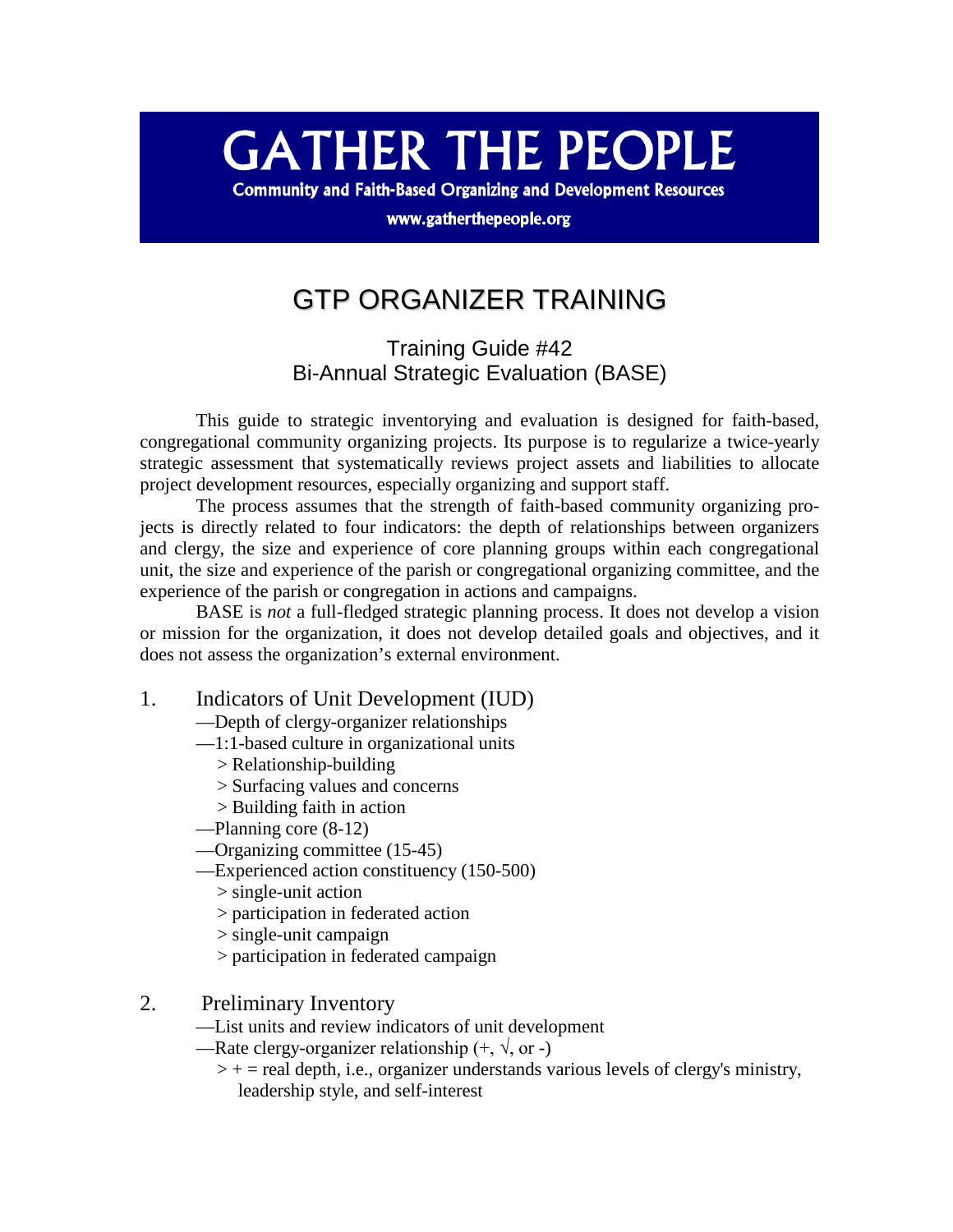- $> \sqrt{\ }$  = cordial and friendly, promising but still no depth
- $\ge$   $=$  virtually no relationship or a negative relationship without depth
- —Rate 1:1-based organizational culture
	- $>$  + = organizer has done significant number of 1:1s, producing culture of relationship-building and surfacing values and day-to-day pressures
	- $> \sqrt{\ }$  = some organizer 1:1s done but culture-building is weak
	- $>$  = insignificant number of 1:1s and culture-building
- —Rate planning core
	- $>$  + = 8-12 people working openly in leadership roles
	- $> \sqrt{\ }$  = weak in number (at least 3-5) and in leadership roles
	- $>$  = non-existent or fewer than 3 working as a group
- —Rate organizing committee
	- $>$  + = 15-45 people with relationship links to planning core and 1:1 culture
	- $> \sqrt{\ }$  = weaker numbers (at least 10) or weak links to planning core or cultural base
	- $> -$  = non-existent or less than 10
- —Rate action constituency
	- $\rightarrow$  + = Consistent 75-150 (small to medium-sized unit) turnout on relationships rather than clergy charisma or life-and-death issue
	- $> \sqrt{\frac{35}{50}}$  inconsistently mobilized by charismatic clergy or critical issue
	- > = Little or no action life except when someone yells "fire" during Sunday services
- —Classify units by group

## 3. Unit-by-Unit Inventory

- —Unit highlights
	- > size/breakdown
	- > staff
	- > history
	- > project involvement
- —Character of planning core
	- > assets
	- > liabilities
	- > critical development need(s)
- —Clergy
	- > age and experience
	- > leadership style
		- / public persona
		- / private persona
	- >Relationship with organizer
		- / characteristic pattern(s)
		- / frequency of 1:1s
		- / task- or relationship-oriented
		- / organizer's sense of clergy's view of relationship
		- / organizer's view of relationship
	- > Clergy, political, and other connections